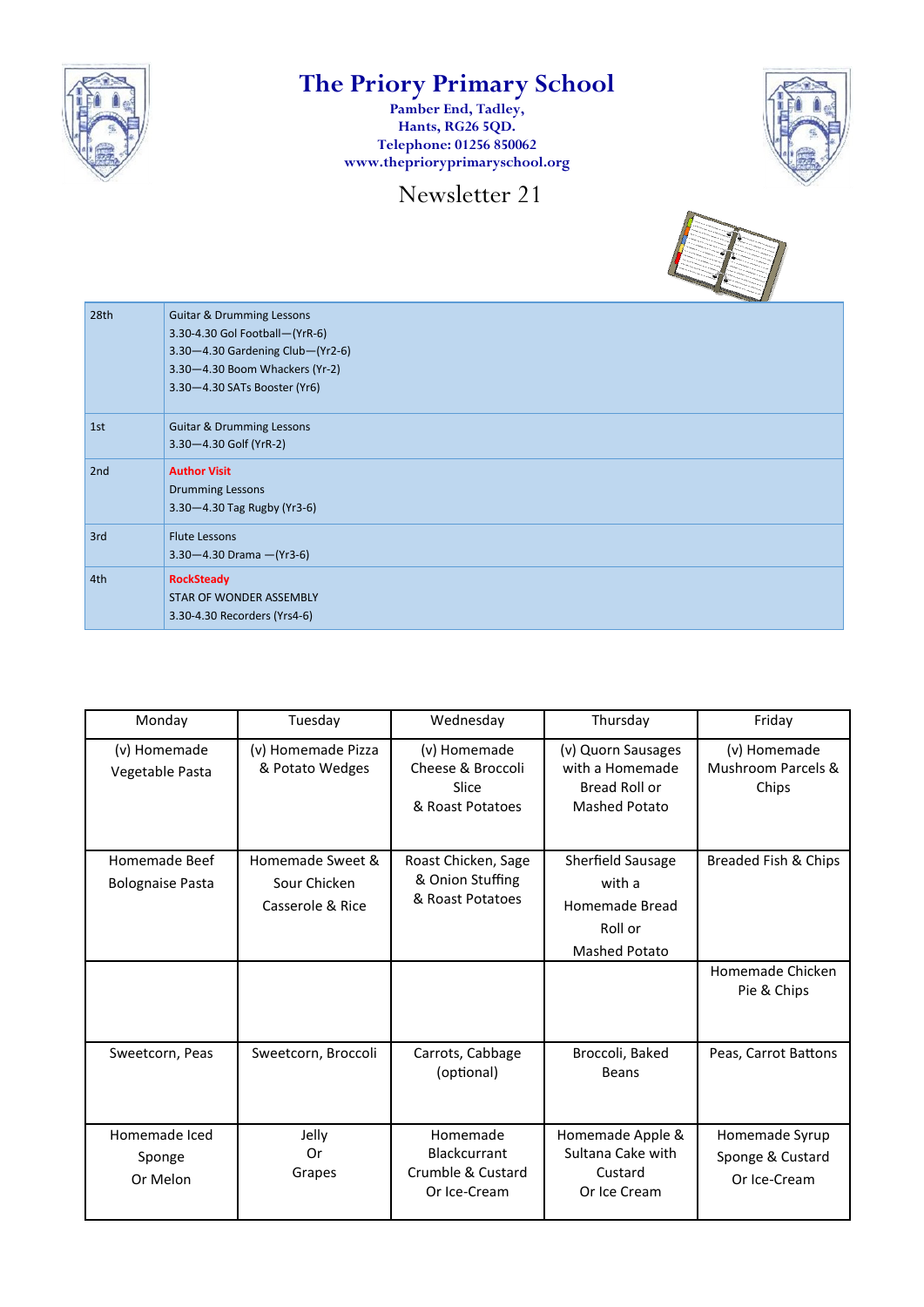It has certainly been an interesting half term, to say the least. And whilst challenges have come and gone, yet again the Priory community has risen to the challenges. Our staffing levels have been noticeably lower, resulting in less staff doing more work, but this has been done with incredible determination and flexibility. Many of the children have had to get used to life in a 'bubble' again and in some cases again! And as parents, many of you would have had to contend with supporting your children at home. Then, this week we have had to brace ourselves against not one but two storms! All of this and it seems to have condensed into the last few weeks.

So, I think we all deserve this well-earned half term and a time to rest, relax or maybe take a little trip some where exciting.

Whatever plans you have for the half term, I wish you all the very best.

### **Mental Health and Positivity Week**

Our school's mental health and positivity week should have culminated with a fantastic array of crazy hair and expressive clothes - unfortunately due to Storm Eunice we had to take our demonstration of expression online. Just looking at some of the pictures on Seesaw and Tapestry shows how wild and varied our pupils looked today.

Of course, all of this colour was to raise attention to the important work of St Michael's Hospice (find out more by clicking on this link [https://www.stmichaelshospice.org.uk\)](https://www.stmichaelshospice.org.uk) and for the vital education on mental health and feelings of positivity.

Throughout the week the children have carried out a wide range of activities to boost mental health / positivity - including art therapy, physical activity, health eating and much more.

Speaking to the KS2 children in assembly this week, it dawned on the staff how well the children could articulate the importance of a growth mindset and that health is a combination of both mental and physical wellness. This is clearly such vital education at this time in history.

### **Spelling Bee**

The three spelling bee finals were played out this week and the children who were entered into the finals all did amazingly well, earning between 25 and 100 housepoints for their respective houses.

In the end the spelling bee trophies (still on delivery!) were awarded to:

Y1 / Y2 = Jolie Beldom (Y2 ) Y3 / Y4 = Alexander Lissmann (Y4) Y5 / Y6 = Eleanor Gracie (Y6) and Florence Harris (Y5)

### **UK Space Agency - Logo Lift Off Competition (Last Calls)**

This is the last call to enter the UK Space Agency Logo Lift Off competition (see details below) - all entries must be in the office by Tuesday 1st March.

The details: The UK Space Agency have set out a competition to design a logo that will be on actual rockets launched into space from the UK. The logo should be focused on the role small satellites play in helping to protect our planet from the effects of climate change.

This really exciting competition can be entered by reading more on the UK Space Agency website (see link overleaf) and then designing the logo on a white A4 page. The logo should meet the criteria above and be clear and bold. Send your entry into the school office with your child's name, age, name of the school and address of the school written on the back of the logo design. Further details can be read on the website.